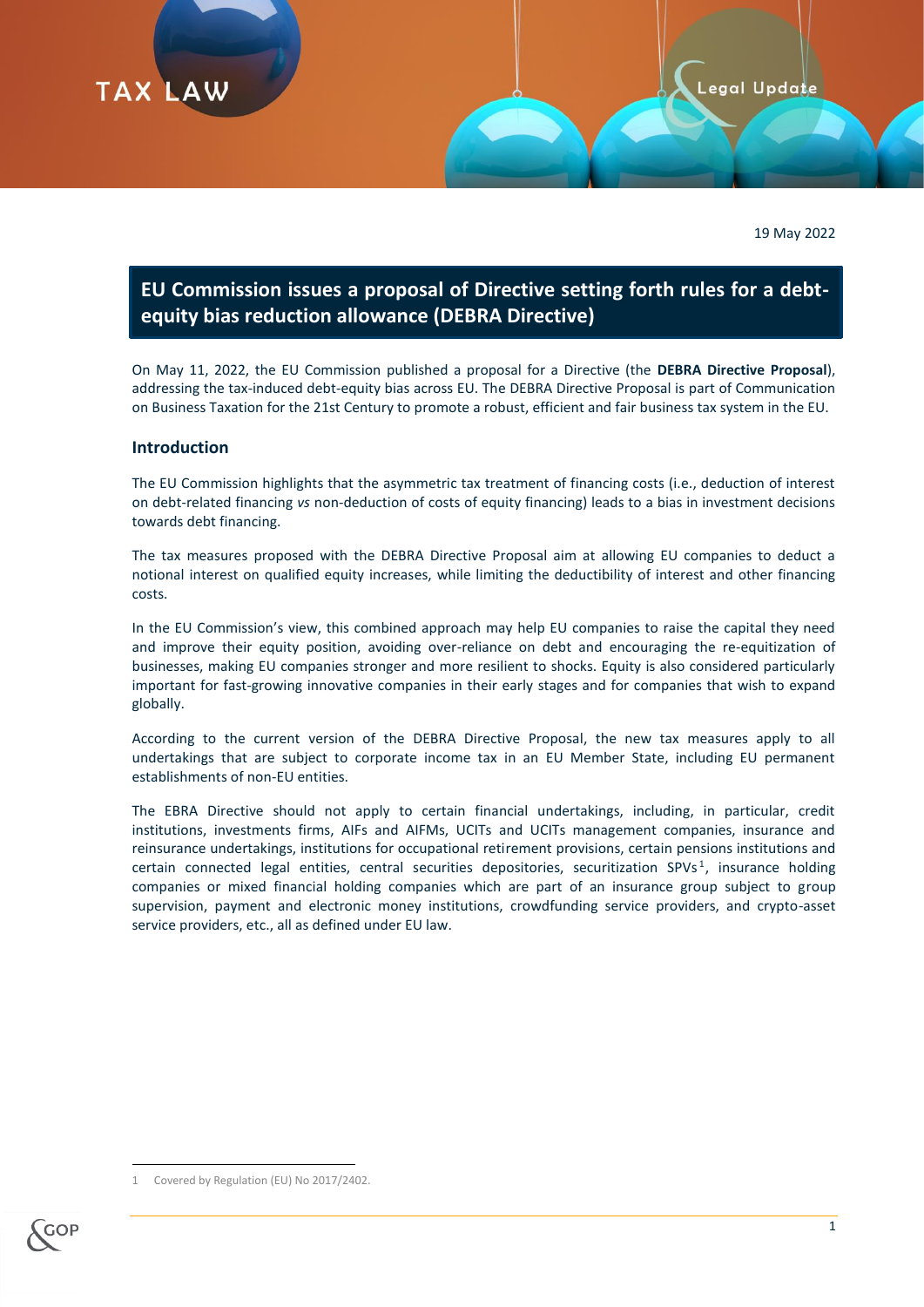

#### **Proposed tax measures**

#### **1. Tax allowance on equity**

#### *A. How much?*

Under the DEBRA Directive Proposal, the tax allowance on equity (the **Allowance**) is computed by multiplying the allowance base by the relevant notional interest rate, according to the following formula: *Allowance on equity = Allowance Base X Notional Interest Rate (NIR),* where:

- (i) the **Allowance Base** is equal to the difference between **Equity** at the end of the fiscal year (**FY**) and Equity at the end of the previous tax year that is the year-on-year increase in Equity. For these purposes: (x) **Equity** mans "*the sum of paid-up capital, share premium account, revaluation reserve and reserves and profits or losses brought forward*"; (y) **Net Equity** means "*the difference between the Equity of a taxpayer and the sum of the tax value of its participation in the capital of associated enterprises and of its own shares*". This is aimed at preventing cascading the allowance through participations in other participated companies; and
- (ii) the **Notional Interest Rate (NIR**) is calculated based on the 10-year risk-free interest rate<sup>2</sup> for the relevant currency, increased by a risk premium of 1 percent or, for small-medium enterprises (also **SMEs**), a risk premium of 1.5 percent.

The Allowance may be deducted up to a maximum of 30% of the taxpayer's **EBITDA** (earnings before interest, tax, depreciation and amortization) for each FY. A taxpayer will be able to carry forward, without time limitation, the part of the allowance on equity that would not be deducted in a tax year due to insufficient taxable profit. In addition, the taxpayer should be able to carry forward, for a period of maximum five years, unused Allowance capacity, where the Allowance on equity does not reach the maximum amount.

#### *B. How long?*

The Allowance on equity is granted for ten consecutive years. Therefore, if an increase in a taxpayer's equity qualifies for an allowance on equity under the DEBRA Directive Proposal, the incremental allowance shall be deductible in the year in which the increase of capital occurs (TY) and in the next consecutive nine years (TY+9). If, in the following year (TY+1), a new increase in a taxpayer's equity also qualifies for an allowance on equity, the new Allowance will also be deductible for the tax year in which the increase of capital occurs and in the following nine years (until TY+10).

#### *C. Anti-Abuse rules*

The DEBRA Directive Proposal envisages some anti-abuse measures to ensure that the rules on the deductibility of an allowance on equity are not used for unintended purposes.

A first measure imposes each Member State to exclude from the base of the Allowance capital increases deriving from (i) loans granted by associated enterprises<sup>3</sup>, (ii) transfers of participations or existing business activities (as going concerns) between associated enterprises and (iii) cash contributions made by persons resident in a non-cooperative Country, unless the taxpayer provides sufficient evidence that the relevant transaction is grounded on sound business reasons and does not lead to a double deduction of the Allowance.

 $\overline{a}$ 

<sup>2</sup> The risk-free interest rates should be published by the European Insurance and Occupational Pensions Authority (EIOPA).

<sup>3</sup> The definition of associated companies is quite broad, and it includes significant participations in management, capital, or profits of the relevant company, exercised either directly or indirectly and whether individually or jointly with other persons.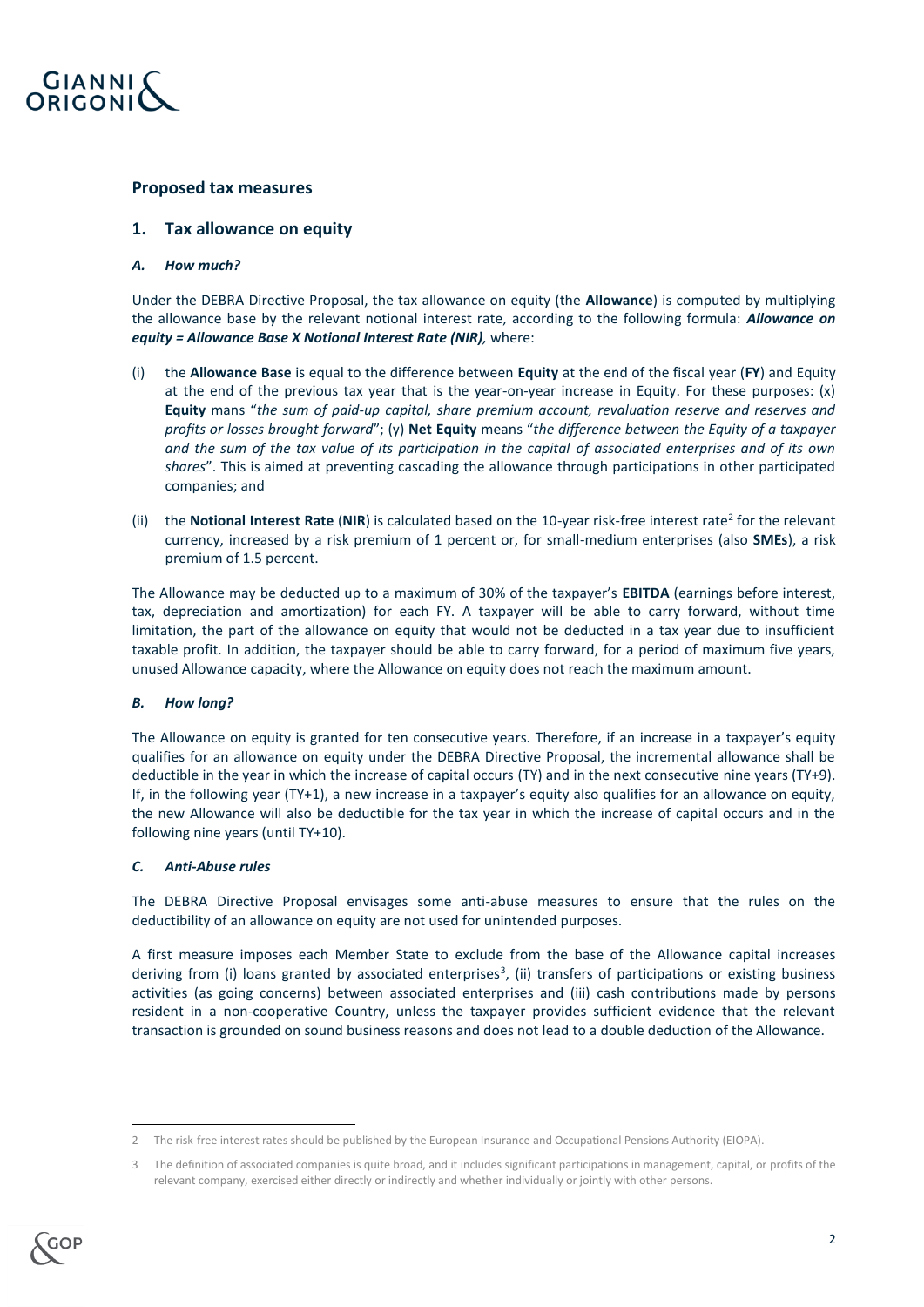

A second measure regards increases in equity that originate from certain contributions in kind or investment in an asset, which shall be recognized only to the extent the asset is necessary for the performance of the taxpayer's income-generating activity. Shares shall be considered at their book value, while other assets shall be considered at market value (in general).

Lastly, equity increases which result from a reorganization of a group (including, for example, windings-up and the creation of start-ups), which may be regarded as a mere re-labeling of old capital (i.e., equity that already existed in the group before the reorganization) as new capital, should be excluded.

## **2. Limitation of interest deduction**

In parallel with the provisions of an Allowance on equity, the DEBRA Directive Proposal sets forth a new limitation to the deduction of debt-related interest payments. Under the new limitation rule only 85% of the difference between interest expenses and interest income of each FY (**Exceeding Borrowing Costs**) shall be deductible from the corporate tax base of a taxpayer.

The new interest limitation rule would apply in conjunction with the existing ones, laid down by Article 4 of the Council Directive (EU) 2016/1164 of 12 July 2016 (so called **ATAD**). Under the Proposal, the taxpayer shall apply:

- a) firstly the 85% threshold; and
- b) secondly the limitation applicable in accordance with article 4 of ATAD.

Hence, the maximum amount of deductible interest expenses accrued on each FY will be the 85% of the Exceeding Borrowing Costs. Only that part of such 85% amount which deduction is deferred due to the lack of EBITDA could be carried forward according to the provisions already in force.

#### **Implementation and transitional rules**

The legislative proposal will now be submitted to the European Parliament for consultation and to the EU Council for adoption and is, therefore, subject to amendments.

If adopted, the DEBRA Directive should be transposed into domestic laws by 31 December 2023; the new provisions should apply as of 1 January 2024. According to the Proposal, those Member States which already apply a tax allowance on equity under national law (i.e., **Italy**, Belgium, Portugal, Poland, Cyprus and Malta) would be allowed to defer the application of the Directive for a period up to 10 years<sup>4</sup>.

Since the DEBRA Directive Proposal would interact with a number of other legislative provisions and EU initiatives (including existing and forecasted anti-abuse provisions, existing allowances on equity, existing interest deduction limitations rules and the much-discussed common rules for determining the corporate tax base and for the allocation of profits between EU Member States), taxpayers should carefully monitor the progress of the proposed Directive.

Limited by the duration of the benefit under national law where the latter is shorter than 10 years.



**.**